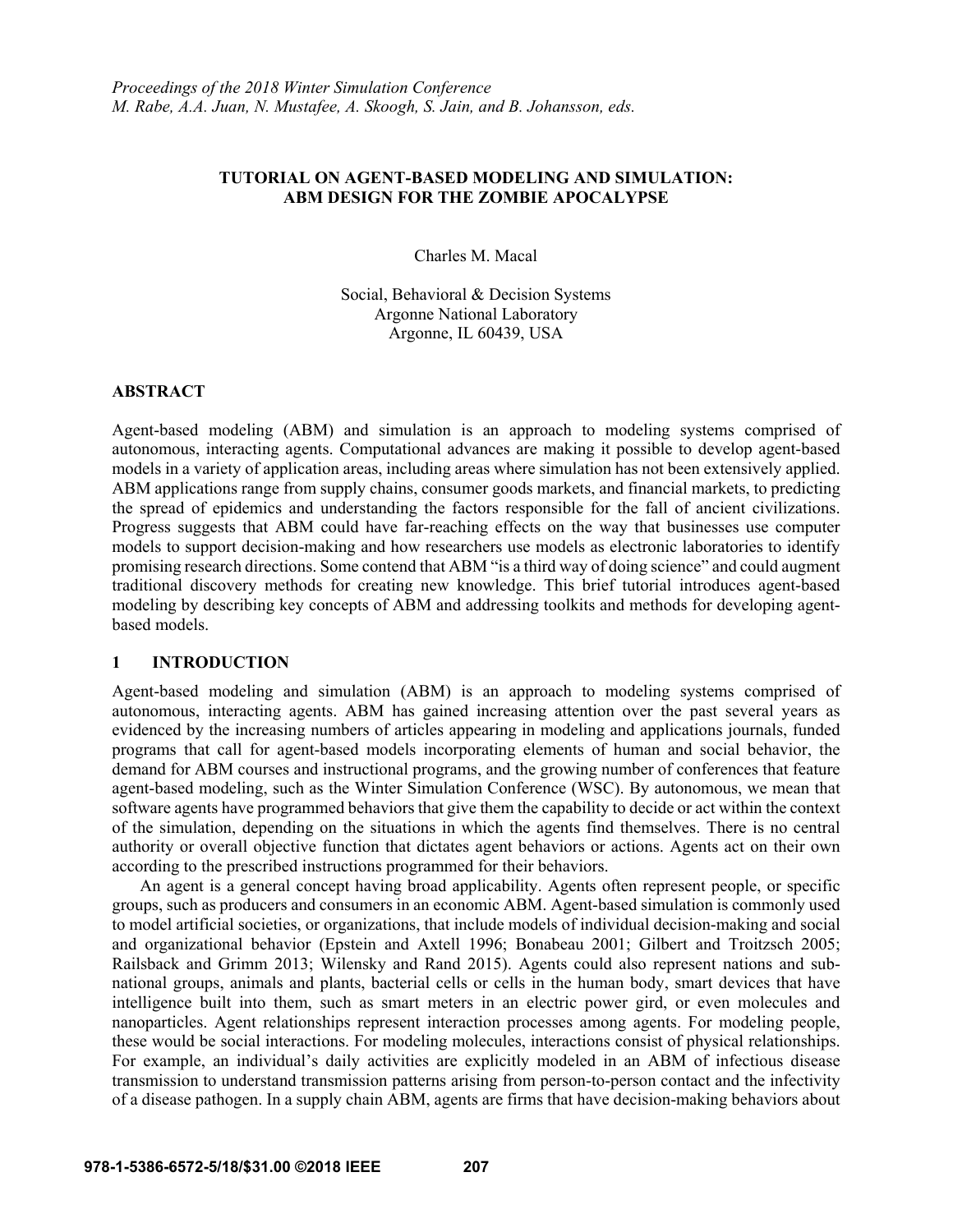material sourcing and ordering, stocking, shipping, and capacity expansion. In an ABM composed of artificial agents, collaborating swarms of robots search the landscape and communicate information to collectively accomplish a task. The development of agent-based modeling tools, the availability of microlevel data on agent interactions, and advances in computers and simulation modeling technology have made possible a growing number of ABM applications across a variety of domains and disciplines. The notions of agent behavior, decision-making, interaction and diversity of individuals across a heterogeneous population apply to many kinds of system that people are interested in modeling.

Table 1 lists some publications in a variety of disciplines that make the case for ABM as being a valuable approach to advancing the respective fields. ABM originated and developed independently of traditional Monte Carlo simulation, discrete event simulation (DES), and system dynamics approaches. Interest in ABM at the WSC has steadily grown since the first ABM tutorial presented in 2005 (Macal and North 2005) to 2014 (Macal and North 2014). The current paper provides background and focuses on the design of agent-based models, illustrated through a simple example – modeling the zombie apocalypse. Thinking through the model design is an important step, separate from implementing the model in a computer language or ABM toolkit. We refer the reader to previous papers, and the references therein, on other introductory topics in ABM not covered here, such as the history of ABM and its relationships to other modeling and simulation techniques (Macal et al. 2013; Heath and Hill 2010; Macal and North 2010; Heath et al. 2009).

This paper is organized as follows. Section 2 is on how to think about ABM. Section 3 is on how to do ABM. Section 4 is a practical guide on how to get started in ABM. Section 5 steps through an example ABM for modeling a zombie apocalypse.

| <b>Discipline</b>                        | <b>Key References</b>                                    |
|------------------------------------------|----------------------------------------------------------|
| Supply Chains                            | Chen et al. 2013; Swaminathan et al. 1998                |
| Intelligent/Distributed Manufacturing    | Leita 2009; Monostoria et al. 2006; Shen and Norrie 1999 |
| Queueing                                 | Sankaranarayanan 2011                                    |
| Economics                                | Hamill and Gilbert 2016; Farmer and Foley 2009;          |
|                                          | Tesfatsion and Judd 2006                                 |
| Finance                                  | Bookstaber 2012; LeBaron 2005                            |
| R&D (Pharmaceuticals)                    | Hunt et al. 2013                                         |
| Marketing                                | Rand and Rust 2011                                       |
| Tourism                                  | Nicholls et al. 2016                                     |
| <b>Environmental Planning and Policy</b> | Zellner 2008                                             |
| Land Use                                 | Parker et al. 2003                                       |
| Urban / architecture                     | An 2012                                                  |
| Transportation                           | Bernhardt 2007                                           |
| Geography, Geo-spatial Analysis          | Heppenstall et al. 2012; Crooks and Heppenstall 2012;    |
|                                          | Crooks et al. 2008                                       |
| Cognitive Science                        | Bedau 2003                                               |
| Psychology                               | Smith and Conrey 2007                                    |
| Archaeology                              | Cegielski and Rogers 2016; Wurzer et al. 2015; Lake 2014 |
| Healthcare                               | Maglio et al. 2014; Luke and Stamatakis 2012;            |
| Epidemiology/Infectious Diseases         | Auchineloss and Diez Roux 2008; Epstein 2009             |

Table 1: Some publications introducing ABM to various disciplines.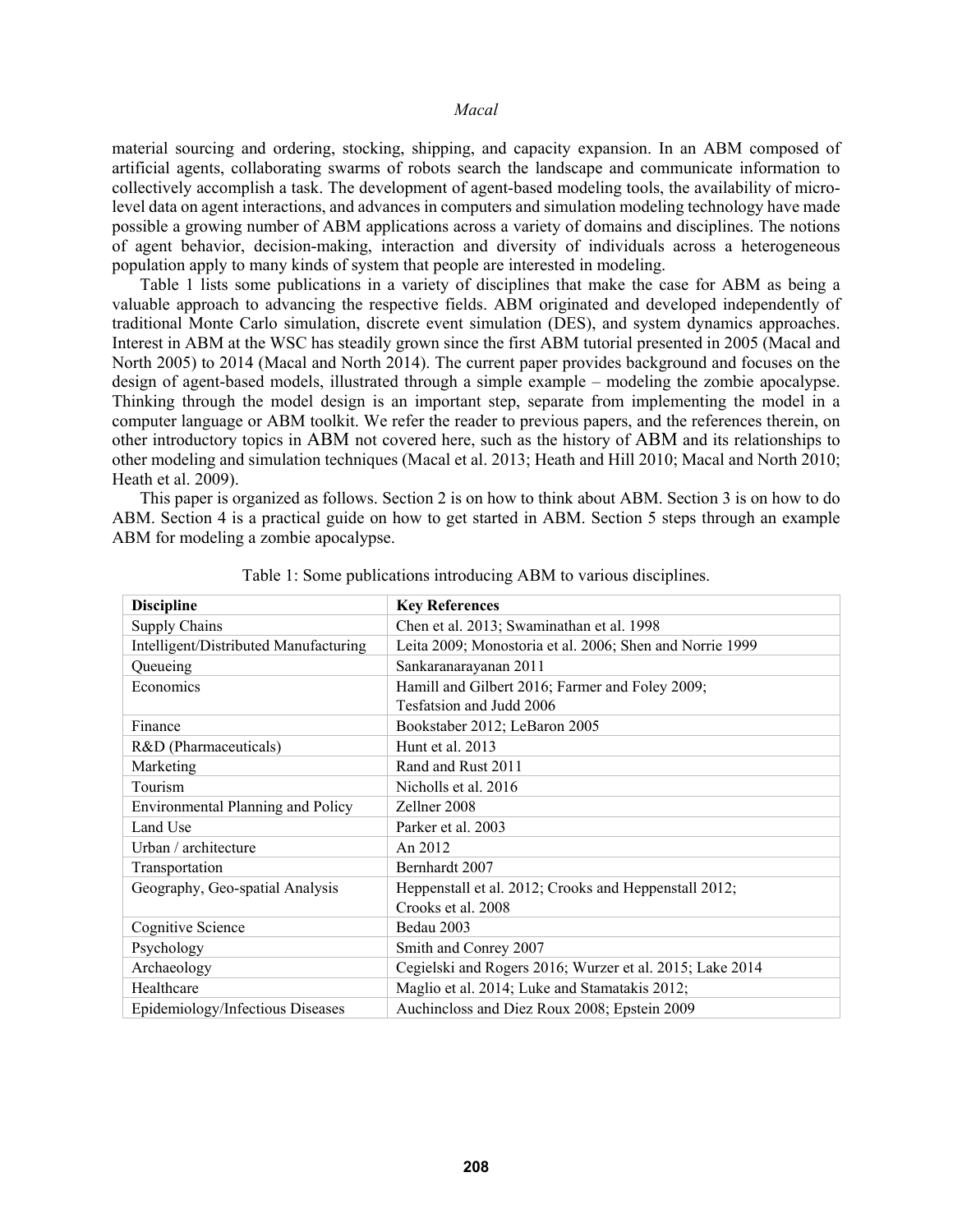# **2 HOW TO THINK ABOUT AGENT-BASED MODELING**

## **2.1 Structure of an Agent-based Model**

A typical agent-based model has three elements:

- *Agents*, their attributes and behaviors.
- A*gent relationships* and methods of interaction. An underlying topology of connectedness defines how and with whom agents interact.
- *Agent environment*. Agents live in and interact with their environment, in addition to other agents.

## **2.2 Agents**

There is no universal agreement on the precise definition of the term *agent* in the context of ABM. It is the subject of much discussion and occasional debate. The issue is more than an academic one, as it often surfaces when one makes a claim that their model is *agent-based* or when one is trying to discern whether such claims made by others are valid. There are important implications of the term agent-based when used to describe a model in terms of the model's capabilities or potential capabilities that could be attained through relatively minor modification. In the literature, some modelers consider any type of independent component, whether it be a software component or a model to be an agent (Bonabeau 2001). Some authors insist that a component's behavior must also be adaptive in order for it to be considered an agent. Others argue that agents should contain both base-level rules for behavior as well as a higher-level set of "rules to change the rules." The base-level rules provide responses to the environment, while the rules-to-changethe-rules provide adaptation. Jennings' (2000) computer-science-based view of agent emphasizes the essential agent characteristic of autonomous behavior.

For practical modeling purposes, we consider agents to have certain properties and attributes, as follows (Figure 1):

- *Autonomy*. An agent is autonomous and self-directed. An agent can function independently in its environment and in its interactions with other agents, generally from a limited range of situations that are of interest and that arise in the model. When we refer to an agent's *behavior*, we refer to a general process that links the information the agent senses from its environment and interactions to its decisions and actions.
- *Modularity*. Agents are modular or self-contained. An agent is an identifiable, discrete entity with a set of characteristics or attributes, behaviors, and decision-making capability. The modularity requirement implies that an agent has a boundary, and one can easily determine whether something (that is, an element of the model's state) is part of an agent or is not part of an agent, or is a characteristic shared among agents.
- *Sociality*. An agent is social, interacting with other agents. Common agent interaction protocols include contention for space, collision avoidance, agent recognition, communication and information exchange, influence, and other domain- or application-specific mechanisms.
- *Conditionality.* An agent has a *state* that varies over time. Just as a system has a state consisting of the collection of its state variables, an agent also has a state that represents its condition, defined by the essential variables associated with its current situation. An agent's state consists of a set or subset of its attributes and its behaviors. The state of an agent-based model is the collective states of all the agents along with the state of the environment. An agent's behavior is conditioned on its state. As such, the richer the set of an agent's possible states, the richer the set of behaviors that an agent can have.

Agents often have additional properties, which may or may not be considered as requisite properties for agency. An agent may have explicit *goals* that drive its behavior, not necessarily objectives to maximize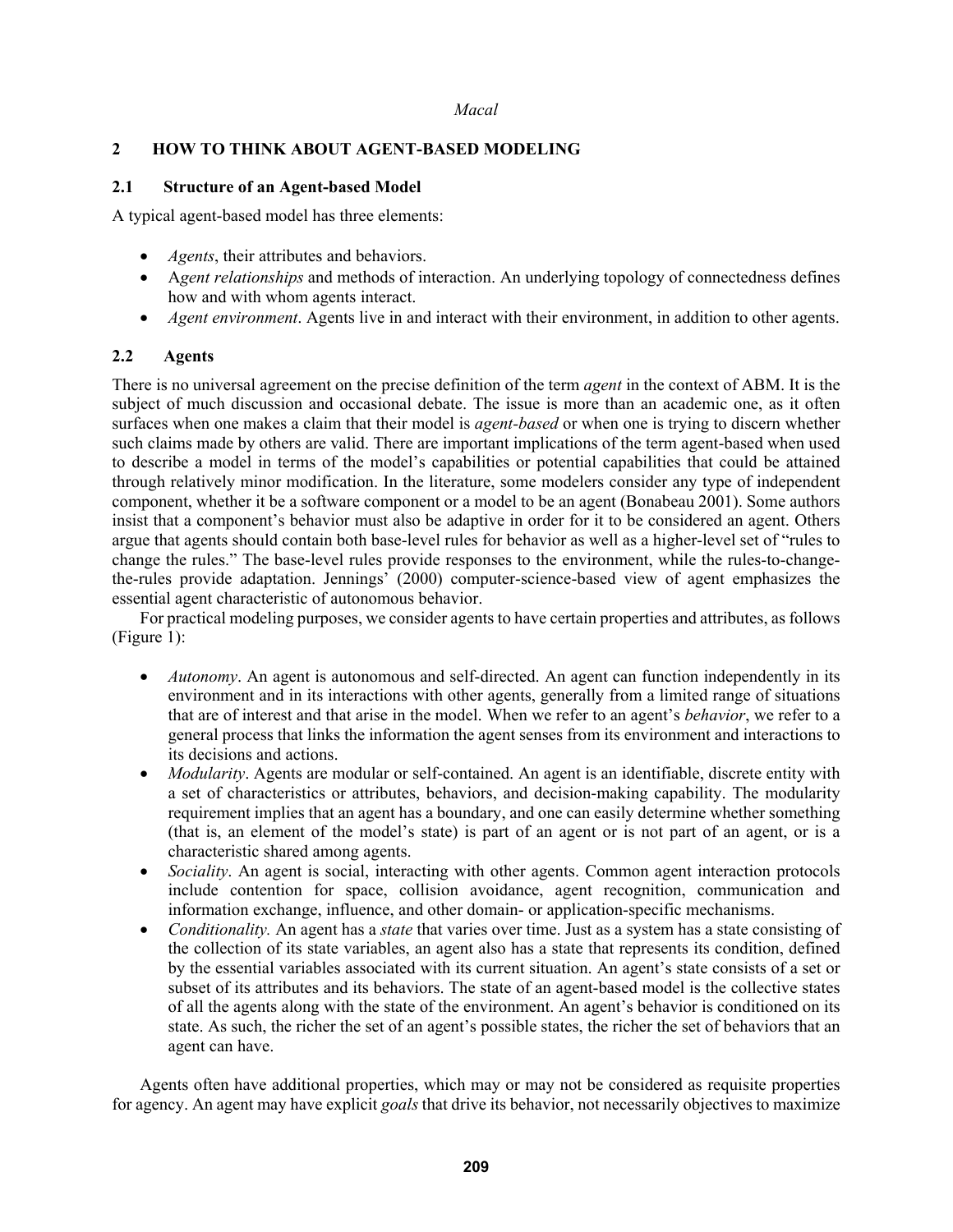as much as criteria against which to assess the effectiveness of its decision and actions. An agent may have the ability to *learn and adapt* its behavior based on its experiences. At the individual level, learning and adaptation can be modeled as agent behaviors. Individual learning and adaptation requires an agent to have memory as a dynamically updated attribute of the agent. At the population level, adaptation can be modeled by aggregate changes in individual behaviors or by allowing agents to enter and leave the population, with the more successful agents increasing their relative numbers in the population over time.



Figure 1: A typical agent.

### **2.3 Agent Relationships**

Agent-based modeling concerns itself with modeling agent relationships and agent interactions as much as it does with modeling agents and agent behaviors. The primary issues of modeling agent interactions are specifying who is, or could be, connected to whom, and the dynamics governing the mechanisms of the interactions. For example, an agent-based model of Internet growth would include mechanisms that specify who connects to whom, why, and when.

Common topologies for representing social agent interactions include: (1) *Soup*: A non-spatial model in which agents have no locational attribute, (2) *Grid or lattice*: Cellular automata represent agent interaction patterns and available local information by a grid or lattice; cells immediately surrounding an agent are its neighborhood. An agent's location is the grid cell index. (3) *Euclidean space*: Agents roam in 2D or 3D spaces. An agent's location is its relative or geospatial coordinates. (4) *Geographic Information System* (GIS): Agents move over and interact with realistic patches of geo-spatial landscapes. An agent's location is a geographical unit (e.g., zip code) or geospatial coordinates. (5) *Networks*: Networks may be static (links pre-specified) or dynamic (links determined endogenously by relationship-creating mechanisms). An agent's location is the relative node location in the network.

No matter what agent-interaction topology is used in an agent-based model to connect the agents, the essential idea is that agents only interact at any given time with a limited number of other agents out of the population. This notion is implemented by defining a local neighborhood (possibly a network) and limiting interaction to a small number of agents that happen to be in that neighborhood. This is not to say that agents need to be located in close proximity to one another spatially to be able to interact. The network topology allows agents to be linked on the basis of relationships in addition to proximity. For example, an agent may be a member of many networks, e.g., proximity, social, familial relationship, ideological, etc.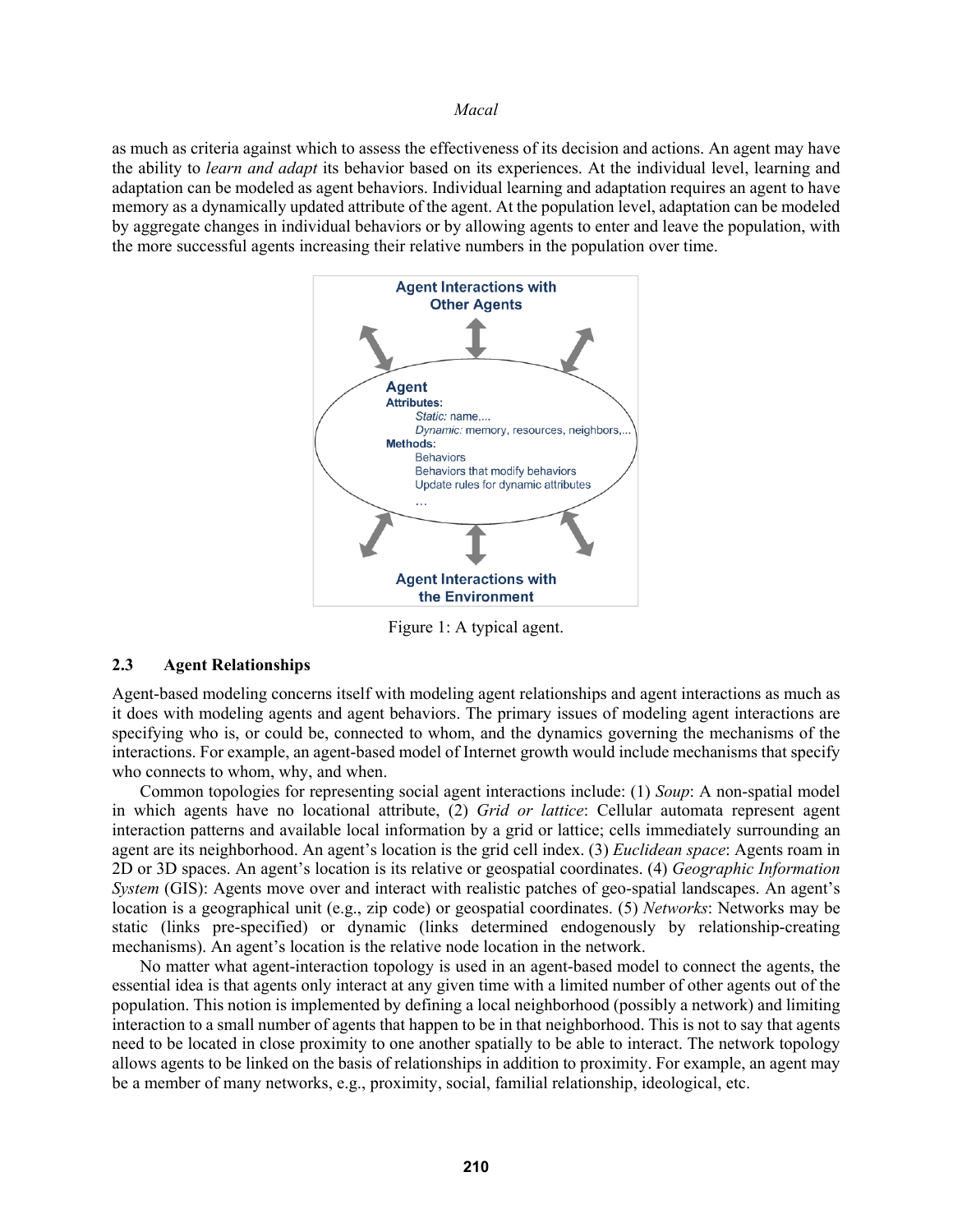# **3 HOW TO DO AGENT-BASED MODELING**

## **3.1 Thinking Through an Agent Model**

Agent-based model development follows the general steps of developing any model with the additions of agent-related tasks of modeling agent behavior and connecting the agents to an environment. It is useful to ask a series of agent-specific questions before developing an agent-based model (Table 2). The answers to these questions help define the scope and level of detail, granularity, appropriate to modeling the system. They imply the resources required for successfully completing the project and can be used to help identify likely bottlenecks to development.

| Number         | Category                                                   | Question                                                                                                                                                                                                                                                                                                                                                                                                                                                                                   |
|----------------|------------------------------------------------------------|--------------------------------------------------------------------------------------------------------------------------------------------------------------------------------------------------------------------------------------------------------------------------------------------------------------------------------------------------------------------------------------------------------------------------------------------------------------------------------------------|
|                | Model Purpose / Value-<br>added of Agent-based<br>Modeling | What specific problem is the model being developed to<br>address?<br>What specific questions should the model answer?<br>What kind of information should the model provide to help<br>$\bullet$<br>make or support a decision?<br>Why might agent-based modeling be a desirable approach?<br>What value-added does agent-based modeling bring to the<br>$\bullet$<br>problem that other modeling approaches cannot bring?                                                                  |
| $\overline{2}$ | All About Agents:                                          | Who should be the agents in the model?<br>$\bullet$<br>Who are the decision makers in the system?<br>$\bullet$<br>What are the entities that have behaviors?<br>$\bullet$<br>Where might the data come from, especially for agent<br>$\bullet$<br>behaviors?                                                                                                                                                                                                                               |
| 3              | <b>Agent Data</b>                                          | What data on agents are simply descriptive (static attributes)?<br>$\bullet$<br>What agent attributes are calculated endogenously by the model and<br>$\bullet$<br>updated for the agents (dynamic attributes)?<br>What is the agents' environment? How do the agents interact with the<br>$\bullet$<br>environment? Is agent mobility in space an important consideration?                                                                                                                |
| $\overline{4}$ | <b>Agent Behaviors</b>                                     | What agent behaviors are of interest?<br>$\bullet$<br>What decisions do the agents make and what information is<br>$\bullet$<br>required to make such decisions?<br>What behaviors are being acted upon?<br>$\bullet$<br>What actions are being taken by the agents?<br>How would we represent the agent behaviors? By If-Then<br>$\bullet$<br>rules? By adaptive probabilities, such as in reinforcement<br>learning? By explicit heuristics? By regression models or<br>neural networks? |
| 5              | <b>Agent Interactions</b>                                  | How do the agents interact with each other?<br>$\bullet$<br>How do the agents interact with the environment?<br>$\bullet$<br>How expansive or focused are agent interactions?<br>٠                                                                                                                                                                                                                                                                                                         |
| 6              | <b>Agent State</b>                                         | What are the states the agents could find themselves in at some<br>$\bullet$<br>point in time, in the model?<br>Under what conditions do agent states change?<br>٠                                                                                                                                                                                                                                                                                                                         |
| $\overline{7}$ | <b>Agent Recap</b>                                         | How do we design a set of experiments to explore the<br>$\bullet$<br>importance of uncertain behaviors, data and parameters?<br>How might we validate the model, especially the agent<br>$\bullet$<br>behaviors and the agent interaction mechanisms?                                                                                                                                                                                                                                      |

Table 2: Questions to ask before developing an agent-based model.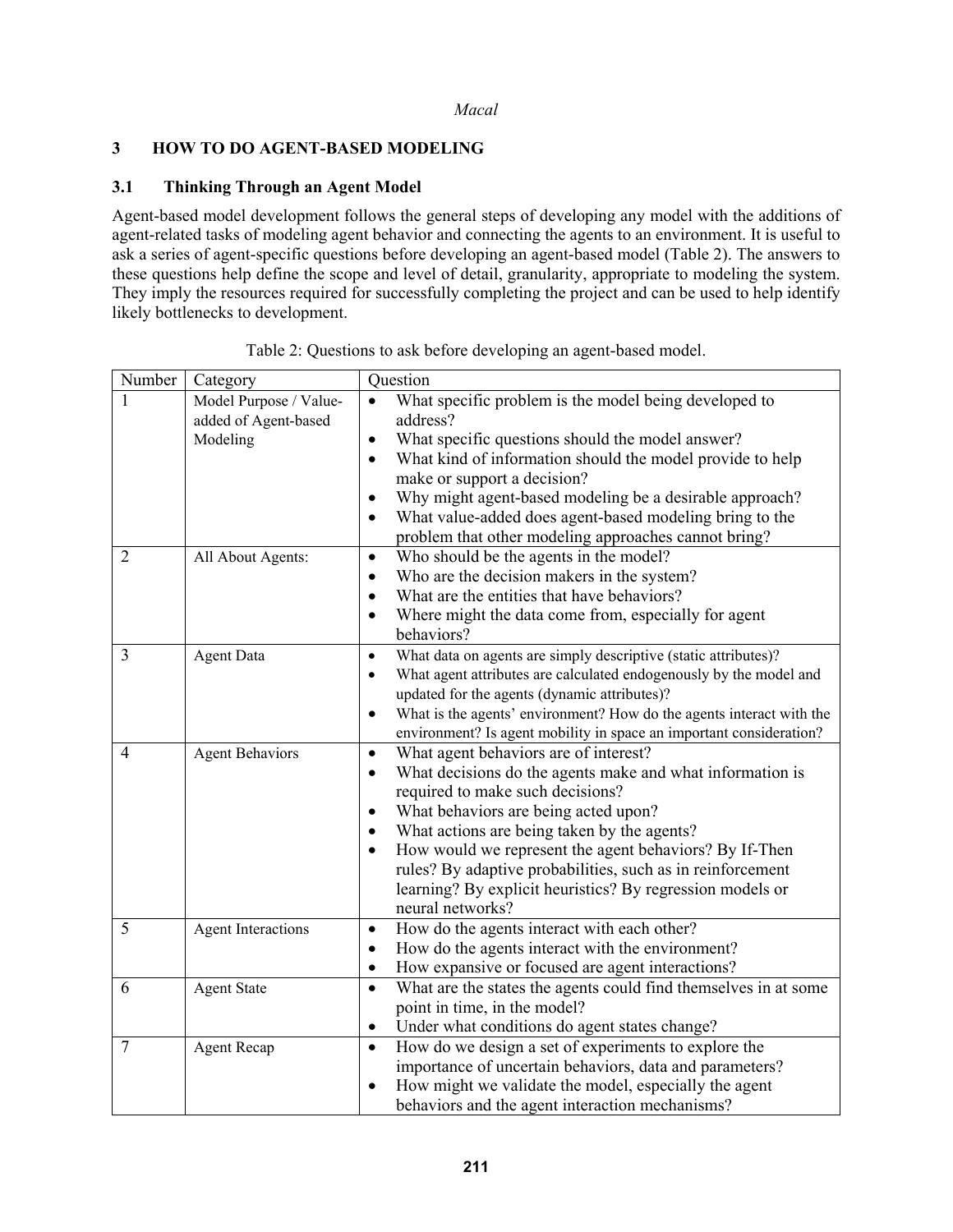## **3.2 Documenting Agent-based Models**

Several formats have been proposed for describing agent-based models. Chief among these standards is Grimm et al.'s (2010) Overview, Design Concepts, and Details (ODD) protocol. According to Grimm et al. (2010, p. 1) "The primary objectives of ODD are to make model descriptions more understandable and complete, thereby making ABMs less subject to criticism for being irreproducible." ODD describes models using a three-part approach: overview, concepts, and details. The model overview includes a statement of the model's intent, a description of the main variables, and a discussion of the agent activities and timing. The design concepts include a discussion of the foundations of the model, and the details include the initial setup configuration, input value definitions, and descriptions of any embedded models (Grimm et al. 2006). Examples of using the ODD protocol include Polhill et al. (2008) and Schreinemachers and Berger (2011). More guidelines continue to emerge for agent-based modeling documentation, in addition to ODD (Monks et al. 2018).

### **3.3 ABM Software and Toolkits**

Agent-based modeling can be done using general, all-purpose software or programming languages, or can be done using specially designed software and toolkits that address the specific requirements for modeling agents. Agent modeling can be done in the small, on the desktop, or in the large, using large-scale computing clusters, or it can be done at any scale in-between. Projects often begin small, using one of the desktop ABM tools, or whatever tool or programming language the developers are familiar with, or the approach that one finds easiest to learn given their background and experience. The initial prototype then grows in stages into a larger-scale agent-based model, often using dedicated ABM toolkits.

We distinguish several approaches to building ABM applications in terms of the scale of the software that one can apply according to the following continuum:

- Desktop Computing for ABM Application Development: (i) Spreadsheets: Excel using the macro programming language VBA; (ii) Dedicated Agent-based Prototyping Environments: Repast Simphony, NetLogo; and (iii) General Computational Mathematics Systems: MATLAB, Mathematica
- Large-Scale (Scalable) Agent Development Environments: Repast, Swarm, MASON, AnyLogic, Simio
- General (Object-Oriented) Programming Languages: C++, Java, Python

Desktop ABM can be used to learn agent modeling, prototype basic agent behaviors, and perform limited analyses. Desktop agent-based models can be simple, designed and developed independently in a period of a few days by a single computer-literate modeler using tools learned in a few days or weeks. Desktop agent modeling can be used to explore the potential of ABM with relatively minor time and training investments, especially if one is already familiar with the tool.

Spreadsheets, such as Microsoft Excel, are in many ways the simplest approach to modeling. It is easier to develop models with spreadsheets than with many of the other tools, but the resulting models generally allow for limited agent diversity, restrict agent behaviors, and have poor scalability compared to the other approaches designed specifically for agent modeling. Agent-based modeling in spreadsheets requires some macro-programming to be done in a language such as Visual Basic for Applications (VBA), the macro programming language for Excel and other Microsoft Office applications. Complex agent models have been developed entirely using spreadsheets. In previous WSC papers, we described a spreadsheet implementation of a spatial agent-based shopper model (Macal and North 2007).

General-purpose desktop computational mathematics systems (CMS) with integrated development environments (IDEs), such as MATLAB and *Mathematica*, can be used to develop agent models, although the agent-specific functionality has to be written by the developer from scratch, as there are no dedicated libraries or modules that focus on agent-based modeling. The basic requirement is knowledge on how to program in a scripting language. CMS environments have rich mathematical functions and, in some cases,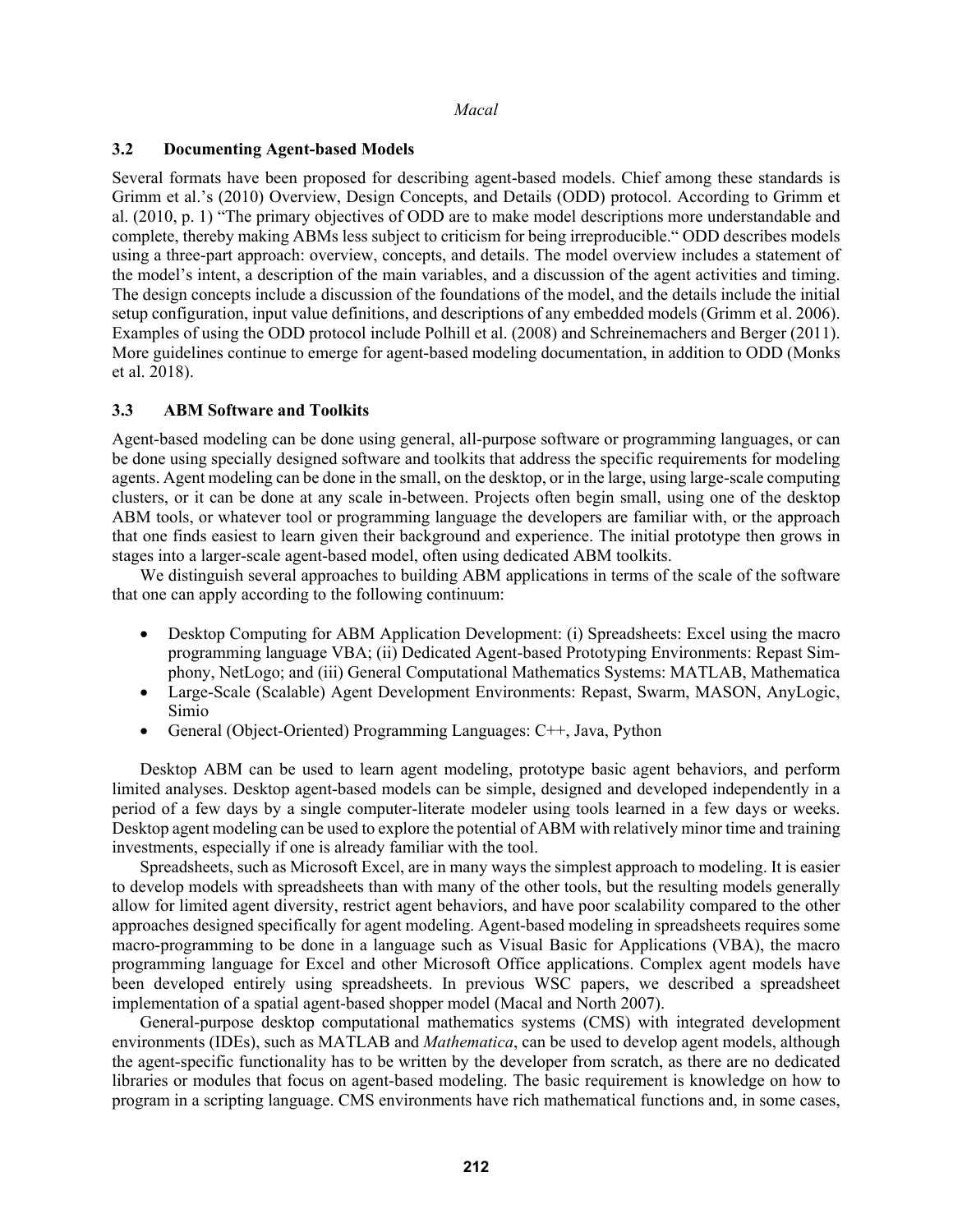the tools even support symbolic processing and manipulation. If a CMS environment is already familiar to a developer, this can be a good place to start agent-based modeling (Macal 2004).

Swarm was the first ABM software development environment, launched in 1994 at the Santa Fe Institute. Swarm was originally written in Objective C and was later fitted with a Java interface. Specialpurpose agent tools, such as NetLogo, provide facilities for agent modeling (Wilensky 2013). The most directly visible common trait shared by the various prototyping environments is that they are designed to get first-time users started as quickly as possible. NetLogo uses a modified version of the Logo programming language (Harvey 1997) and was originally developed to support ABM education at all levels, but it can be used to develop a wide range of applications. Following the original Swarm innovation, the REcursive Porous Agent Simulation Toolkit (Repast) was developed as a pure Java implementation (North et al. 2006), and Repast Simphony (Repast S) is the latest version of Repast, designed to provide visual point-and-click tools for agent model design, agent behavior specification, model execution, and results examination. Repast Simphony 2.0 also includes ReLogo, a new Logo-like interface for specifying agent models (Ozik et al. 2013). Reviews of Java-based agent modeling toolkits are provided by Tobias and Hoffman (2004) and Nikolai and Madey (2009).

Scalable ABM software environments are now freely available or open source. These include Repast (North et al. 2006; North et al. 2013), Swarm (Minar et al. 1996), NetLogo (Wilensky 2013) and MASON (GMU 2013) among others.

AnyLogic (XJ Technologies 2014; Borshchev 2013) and Simio (Simio 2014; Pegden 2014) are leading commercial simulation environments that include agent-based modeling capabilities. AnyLogic features "multimethod" modeling, i.e., has the capabilities to structure models that combine all three simulation paradigms: agent-based, system dynamics, and discrete event. Simio is a simulation modeling framework based on "intelligent objects" and supports a seamless use of multiple modeling paradigms including event, process, object, and agent-based modeling.

As computational capabilities continue to advance in both hardware and software, new capabilities are continuously being incorporated into the latest versions of ABM toolkits. The field is advancing rapidly toward highly scalable, high productivity agent development environments that are easy to learn and use.

## **4 HOW TO GET STARTED WITH AGENT-BASED MODELING**

Many people ask how to get started with agent-based modeling. A good background in simulation modeling in the traditional fields of discrete-event simulation, Monte Carlo simulation, or even system dynamics is an excellent prerequisite but is not essential, as the field of agent-based modeling was not originally founded on these fields or the software that supports them. Some universities offer courses on agent-based modeling, but not very many at this time. There is not even a generally agreed-upon agent-based modeling curriculum for the modeling and simulation community, but Macal and North (2013) attempt to get that discussion rolling through their experiences with workshops and tutorials such as this one. Many people have found success at becoming agent-based modelers, including the authors, by independently following a path such as this:

- 1. Read about introductory agent-based modeling,
- 2. Review some good, simple applications in the literature,
- 3. Download, play with, and inspect some available pre-built ABM demonstration models,
- 4. Attend conferences devoted to agent-based modeling or that have significant focus on ABM,
- 5. Define a problem meaningful to you to address with agent-based modeling (see Table 2), and
- 6. Develop some simple agent-based models (prototypes) in available ABM toolkits.

Going through these steps positions one to start thinking about how to develop larger-scale and serious agent-based models. The most important point to make is that *there is no substitute for learning about agent-based modeling than to get one's hands dirty and actually build an agent-based model*. This is true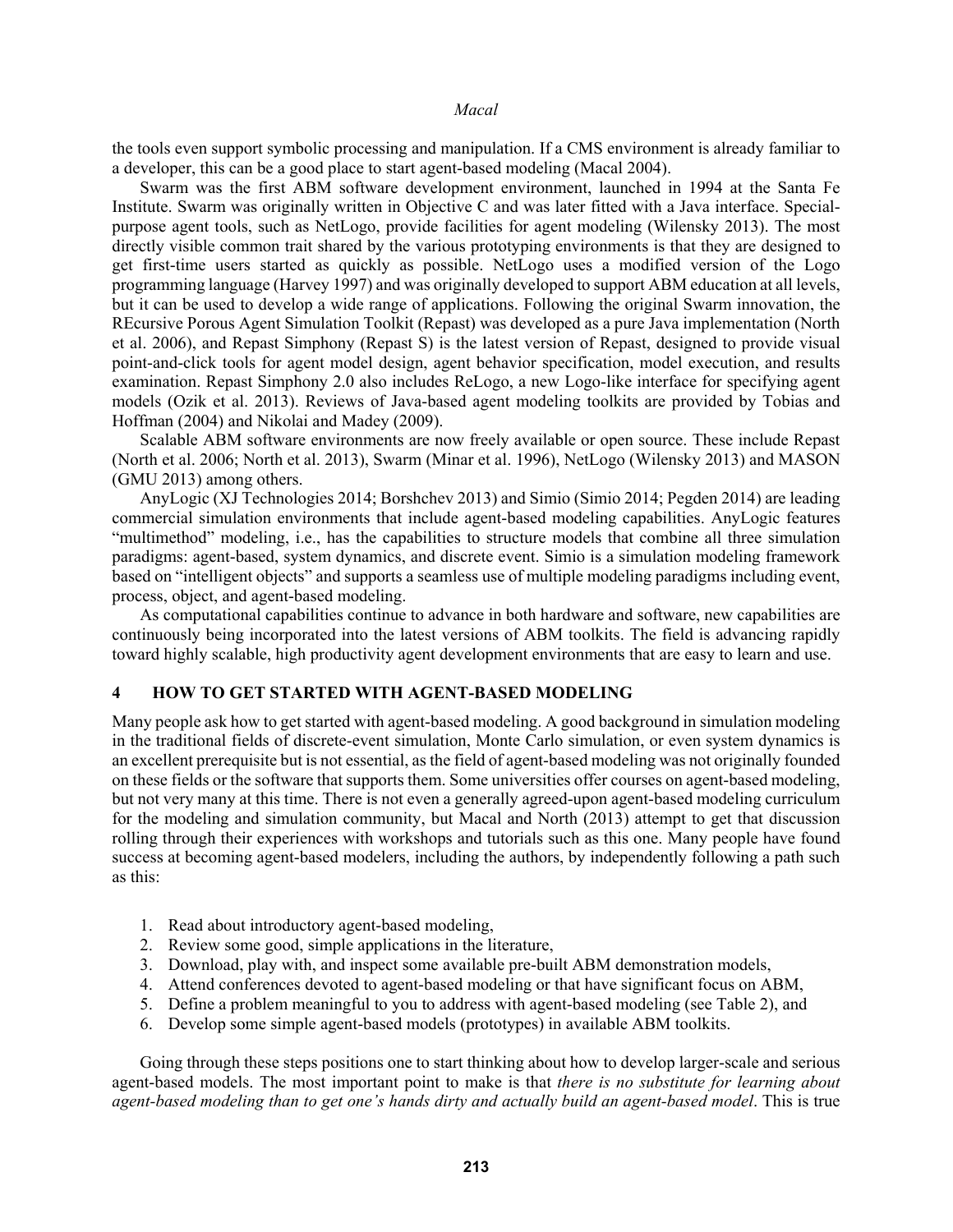even if the ultimate goal is not to become a full-time agent-based modeler. Steps 5 and 6 were discussed in the previous section. Steps  $1 - 4$  are discussed below.

A background in computer programming is very helpful but not absolutely essential to get started with agent-based modeling, as ABM environments may offer high-level languages that are relatively easy to learn (e.g., NetLogo, ReLogo) or visual environments that simplify ABM specification (e.g., AnyLogic, Repast Simphony). However, developing an ABM with advanced capabilities (GIS, database connectivity, etc.) often requires programming, typically in Java or another object-oriented language such as C++. There is a natural relationship between ABM and object-oriented programming, as agents may be regarded as objects with behaviors, i.e., intelligent objects (Macal and North 2007).

A single comprehensive source for reading all about ABM does not exist. Good introductions to ABM include the web sites by Axelrod and Tesfatsion (http://www2.econ.iastate.edu/tesfatsi/abmread.htm), the ACE web site also by Tesfatsion (http://www2.econ.iastate.edu/tesfatsi/ace.htm), and the new web site by Railsback and Grimm (http://railsback-grimm-abm-book.com/). The book by Epstein and Axtell (1996) is often regarded as launching the field of social agent simulation in a sustained way. It includes simple, but elegant, models of various social processes that are still being elaborated upon. The early paper by Bonabeau (2001) remains one of the most cited and readable papers on the motivations for ABM. The book by Gilbert and Troitzsch (2005) is widely read and provides a highly readable overview of the field including how to construct simple ABM. Our book (North and Macal 2007) is designed to provide a broad non-technical introduction to ABM in terms of how to think about and do ABM as well as providing terminology and language for becoming conversant in agent-based modeling.

There are several recurring issues that are often raised by newcomers to ABM including how agents handle resource contention and allocation, how time is taken into account, etc. There are common approaches in ABM to address these and other issues that are beyond introductory ABM. The SIMSOC Archive (https://www.jiscmail.ac.uk/cgi-bin/webadmin?A0=simsoc) and SIMSOC listserv are good places for information on various introductory and advanced ABM topics.

Good ABM applications are scattered throughout the literature across many disciplines. There is no single publication source for ABM applications, but the online *Journal of Artificial Societies and Social Simulation* (JASSS) has provided a consistent outlet for agent-based models for many years (http://jasss.soc.surrey.ac.uk/JASSS.html).

Disciplines often produce their own overview publications on agent-based modeling specific to their discipline. These can serve as valuable resources for understanding the value of using ABM in a discipline and include key references for the domain. For example, disciplinary ABM overview and survey papers include: marketing (Rand and Rust 2011), economics (Cristelli et al. 2011), financial economics (LeBaron 2005), transportation (Bernhardt 2007), electric power markets (Weidlich and Veit 2008), geographical information systems (GIS) (Brown et al. 2005), and many other areas. Simple Google searches on "agent based model" or multi agent system model" yield many application papers.

It can be very useful to visit the web sites for the ABM toolkits and download the software (NetLogo or Repast, for example) or trial versions (AnyLogic, for example). Demonstration examples are provided that give a good idea of how agent-based models are constructed and of the software's capabilities.

Several conferences have a focus on agent-based modeling or tracks devoted to ABM. The annual Winter Simulation Conference tends to have a full track of proceedings papers devoted to agent-based simulation and applications. The annual MABS (Multi-Agent-Based Simulation) workshop, which is part of IAAMAS (International Conference on Autonomous Agents and Multi-Agent Systems), focuses on agent-based modeling "from the standpoint of the multiagent systems community of engineering and the social/economic/organizational sciences" (https://sites.google.com/site/mabsworkshop/). The annual Computational Social Science Society of the Americas (CSSSA) conference, formerly NAACSOS, focuses on "Computational Social Science (CSS), a scientific discipline where computational methods and simulation models of social dynamics are employed to offer new insights into social phenomena beyond what is available with traditional social science methods" (http://computationalsocialscience.org/ csssa2013). SwarmFest (www.swarmfest2014.org) is a conference devoted to agent-based modeling and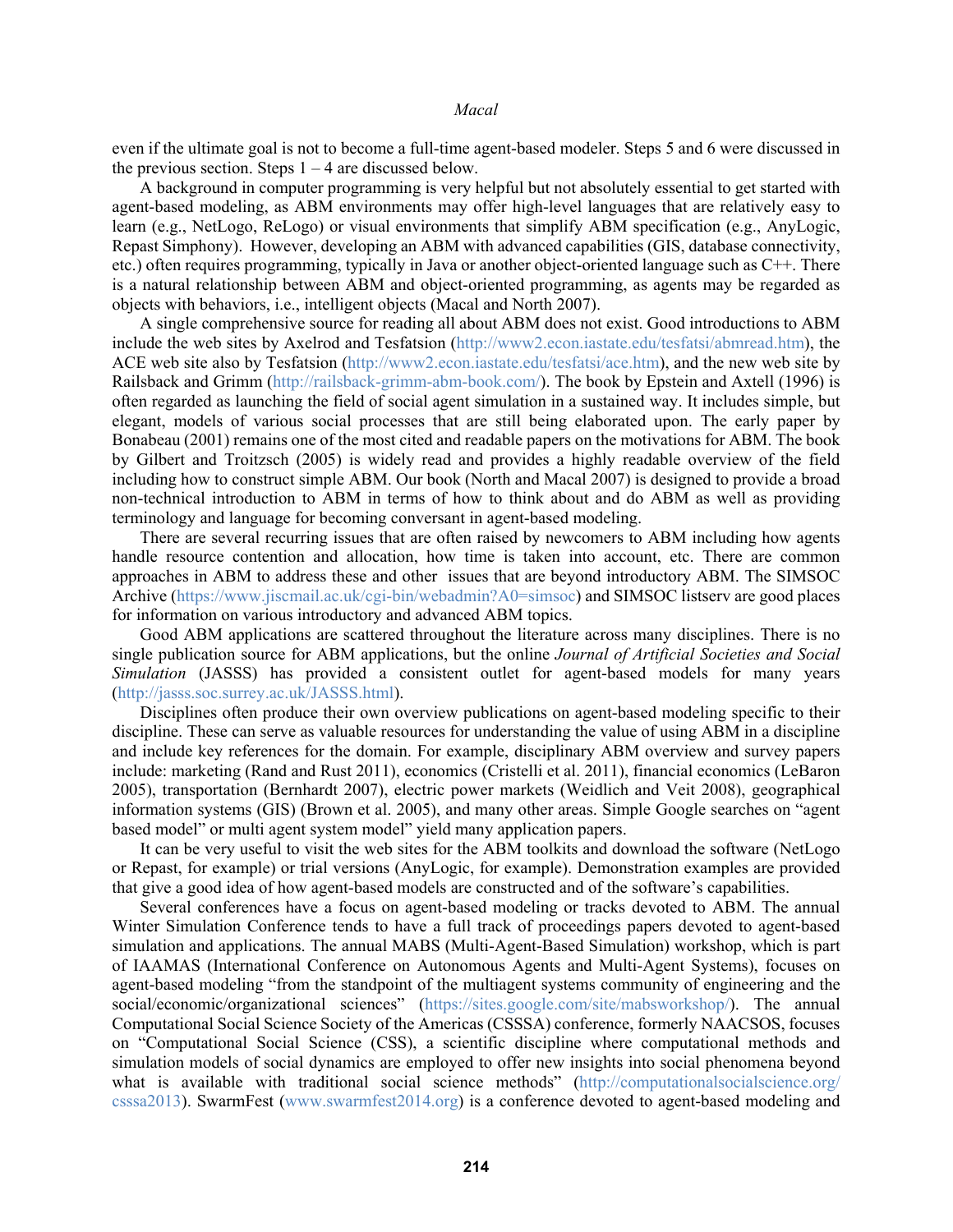simulation. Other conferences such as the annual INFORMS meeting (https://www.informs.org/) and the annual MORSS (Military Operations Research Society Symposium, http://www.mors.org/) often have significant numbers of presentations involving agent-based models, and this number has steadily grown over the past 10 years.

# **5 MODELING THE ZOMBIE APOCALYPSE**

## **5.1 System Analysis**

We consider the steps in designing an agent-based model of a zombie apocalypse. A large-scale version of such a model has actually been developed and applied on a city-scale to simulate possible outcomes of a zombie invasion to the City of Chicago (Macal 2016). In the description of the model design that follows, we separate the model design from its implementation. In other words, the design contains all the information to be able to be implemented in any computer programming language or ABM toolkit. We take a watered-down object-oriented approach to the design of the model, using pseudo-code (actually *Mathematica* code) that includes classes, class templates, characteristics, and methods applied to classes. Other approaches to specifying a model design are possible, whether they be object-oriented or not, but they would be equivalent in terms of the information content specified for the model.

We follow the process for developing agent-based models in Table 2 to illustrate the thought process.

- *Step 1.* Model Purpose and Value-added of Agent-based Modeling: We seek to understand what the outcome of a zombie invasion could be. How many people will be turned into zombies and ow fast will this occur? What intervention could quell the outbreak and prevent the zombies from taking over? Agent-based modeling can uniquely consider the spatial location of individual agents and zombies, and well as consider individual characteristics of humans to defend themselves against a zombie attack, as well as the abilities of individual zombies, and their natural diversity of zombies to overcome humans.
- *Step 2.* All About Agents: The agents in the model should be humans and zombies. Note as an added complication for the model, the identities of the agents are not fixed, humans can be turned into zombies.
- *Step 3.* Agent Data: The zombie genre of movies and literature provides a rich source of possible zombie behaviors and characteristics. For example, some zombie movies feature slow zombies, others fast zombies. Development of valid zombie models could entail watching many zombie movies and shows and categorizing zombie behaviors for many different situations, such as George Romers's movie *Night of the Living Dead* (https://www.imdb.com/title/tt0063350/) and AMC-TV's series *Walking Dead* (https://www.amc.com/shows/the-walking-dead).
- *Step 4.* Agent Behaviors: Humans make decisions consisting of where to move to at any given time, and whether to fight or flee when encountering a zombie. Zombies also has behaviors consisting of where to go next in search of humans. We assume that zombies always attack when confronting a human. Technically, this is a behavior that could be altered in the model. Behaviors for humans could come from imagining what one would do in certain situations when encountering or avoiding zombies. We might want to consider alternate schemes for human behavior and see which one works best and under what circumstances.
- *Step 5.* Agent Interactions: Humans and zombies interact when co-located. Humans and zombies visually see and recognize each other. If a zombie successfully bites a human, the human turns into a zombie after a transition period. On the other hand, a human may flee from a zombie or kill a zombie to avoid being bitten.
- *Step 6.* Agent States: A critical piece of information or the model is the state of the agents. Humans are in normal, transition to zombie, or dead state. Zombies are in normal or dead states.
- *Step 7.* Agent Recap: We consider some interventions designed to change the outcome of humanzombie encounters. Specifically, we consider the effects of better pre-training to increase the odds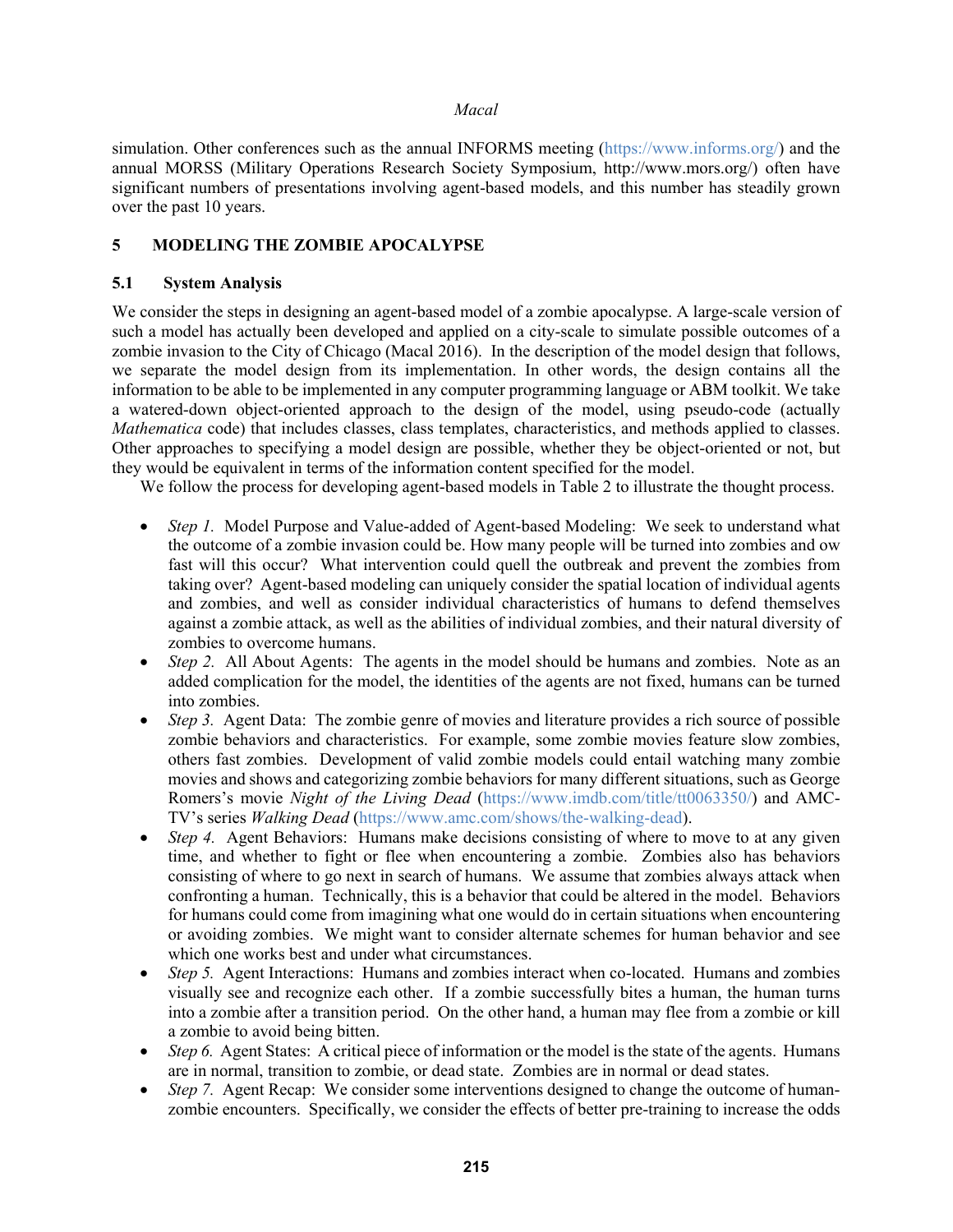that a human would survive an encounter. We might validate the model by having it reviewed by zombie genre experts.

### **5.2 Model Design**

The model design consists of specifying object classes and associated methods. Following the convention that objects with decision-making behaviors are called agents, the agents in the model consist of humans and zombies. In addition, places are objects, as they do not have associated behaviors. The first decision we make is whether humans and zombies should be their own classes or should be subclasses of agents. We choose the latter approach since humans can transition to zombies. We represent whether an agent is a human or zombie by the state of the agent. In addition, the state of a human includes information on (1) transition from human to zombie (implying the human is alive), and (2) dead. The zombie state also includes whether the zombie is normal or dead, how long it has been since the zombie transitioned into the zombie state, and the time of the zombie's last feeding. We have the option of recording an agent's history as transitioning to a zombie state.

Object classes specify the characteristics associated with objects.

*agent*[name/identifier, subclass:{human, zombie}, location: placeID, speed:number }]

#### Sub-classes:

*human*[name/identifier, humanState:{normal, in-transition, dead}, location: placeID, speed:{slow, fast (converted to number)], probability of winning encounter with a zombie]

*zombie*[name/identifier, zombieState:{normal, dead, time transitioned to zombie, time of last feeding}, location: placeID, name of biting zombie, time of being bitten, probability of winning encounter with a human, speed:{slow, fast (converted to number)]

*place*[placeID:name/identifier, placeType, location:{latitude, longitude}]]

The model further defines agents as a list of all agents in the model*,* humans as a list of all human agents, and zombies is a list of all zombies in the model. human refers to a specific human agent. zombie refers to a specific zombie. Agent states are updated for the agents in the lists humans and zombies as the simulation progresses.

Agents in the simulation decide whether they will stay where they are or move from place to place on an hourly basis. When humans and zombies find themselves in the same place at the same time, that is, are co-located, a series of bilateral contacts occurs between the zombies and the humans. Each contact is defined as occurring between a single zombie and a single human.

Object Methods operate on objects or collections of objects (see Table 3). The methods need to be programmed with the appropriate logic (not shown here).

When fully programmed the zombie apocalypse model allows for understanding the timing of a possible zombie takeover. For example, a base case was run that showed zombies would take over Chicago within 60 days. Interventions were simulated in which the probabilities of zombies vs. humans winning an engagement were varied. One intervention proved highly effective at stalling a zombie takeover.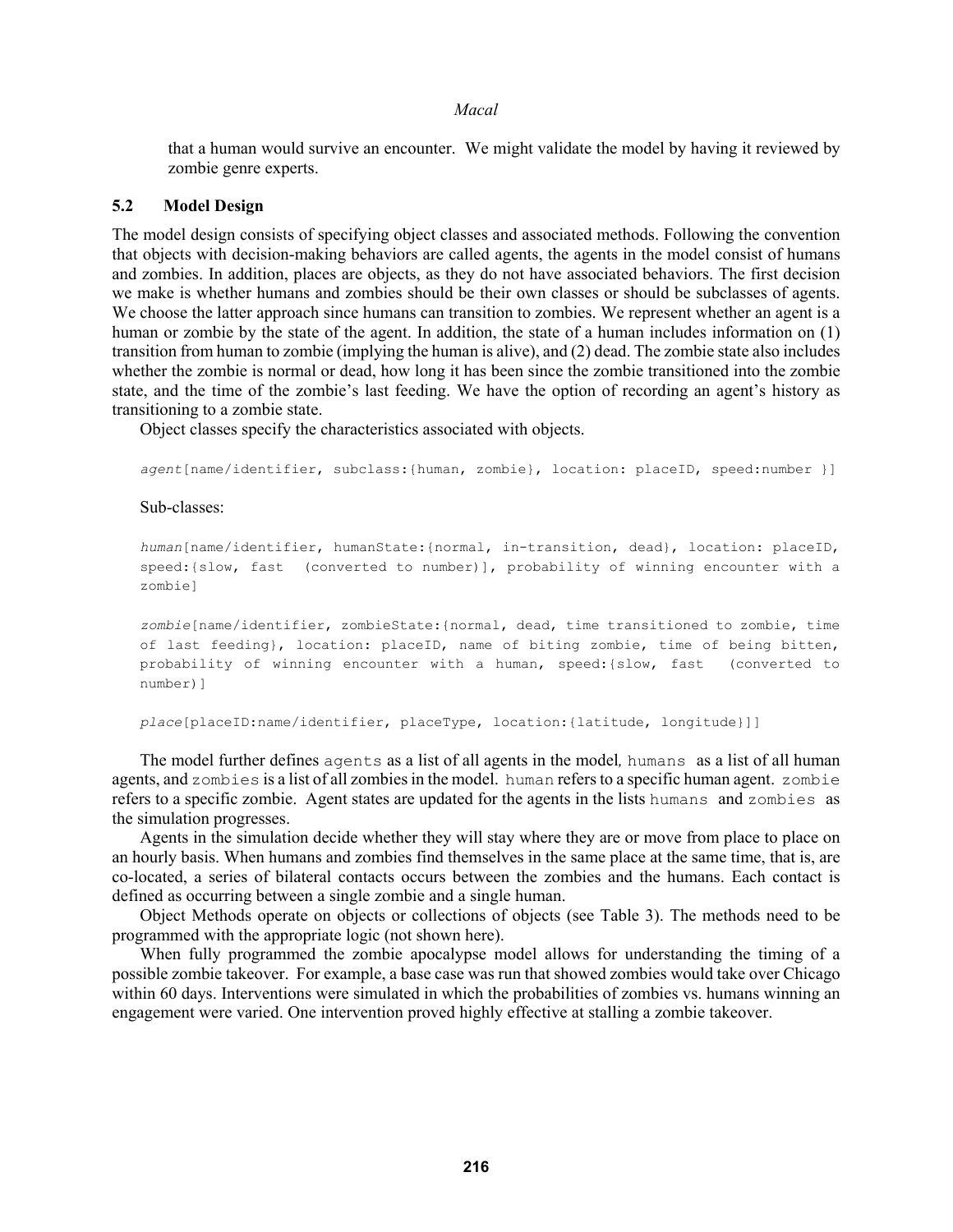| Methods                     | Decription                                                    |
|-----------------------------|---------------------------------------------------------------|
| updateAgents[agents]        | Updates the simulation clock. Considers the movement          |
|                             | choice of an agent each hour, and updates the agent locations |
|                             | and states. If agent decides to move, schedules arrival of an |
|                             | agent to a destination, a place. Includes agent behavior      |
|                             | deciding on where to move to next.                            |
| qetHumans[aqents]           | Identifies human agents in the model from the list of all     |
|                             | agents.                                                       |
| qetZombies[aqents]          | Identifies zombie agents in the model from the list of all    |
|                             | agents.                                                       |
| colocatedAgents[agents]     | Identifies co-located humans and zombies in the same place.   |
| humansDecideToMove[human]   | Human decides on whether to move or stay at a location.       |
| zombiesDecideToMove[zombie] | Zombie decides on whether to move or stay at a location.      |
| encounterOutcomes[agents]   | Given a collection of co-located humans and zombies,          |
|                             | determines the outcome of the encounters. Each zombie and     |
|                             | human state is updated accordingly.                           |
| logStateChange[]            | Logs any state change for an agent during the simulation.     |
|                             | The log is useful for reconstructing the history of the       |
|                             | simulation and in post-simulation analysis.                   |

### Table 3: Object methods for the zombie model.

## **6 CONCLUSIONS**

We conclude by offering some ideas on the situations for which agent-based modeling can offer distinct advantages to other simulation approaches. Axtell (2000) discusses several reasons for agent-based modeling especially compared to traditional approaches to modeling economic systems. It is beneficial to think in terms of agents when any of the following criteria are satisfied:

- When the problem has a natural representation as being comprised of agents
- When there are decisions and behaviors that can be well-defined
- When it is important that agents have behaviors that reflect how individuals actually behave (if known)
- When it is important that agents adapt and change their behaviors
- When it is important that agents learn and engage in dynamic strategic interactions
- When it is important that agents have dynamic relationships with other agents, and agent relationships form, change, and decay
- When it is important to model the processes by which agents form organizations, and adaptation and learning are important at the organization level
- When it is important that agents have a spatial component to their behaviors and interactions
- When the structure of the system does not depend entirely on the past, and new dynamic mechanisms may be invoked or emerge that govern how the system will evolve in the future.
- When arbitrarily large numbers of agents, agent interactions and agent states are important
- When process structural change needs to be an endogenous result of the model, rather than an input to the model

### **ACKNOWLEDGMENTS**

This work was supported by the U.S. Department of Energy under contract number DE-AC02-06CH11357. Portions of this tutorial have appeared in previous tutorial papers presented at the Winter Simulation Conference for 2005 – 2009, 2011, and 2013. We thank an anonymous reviewer for many helpful comments.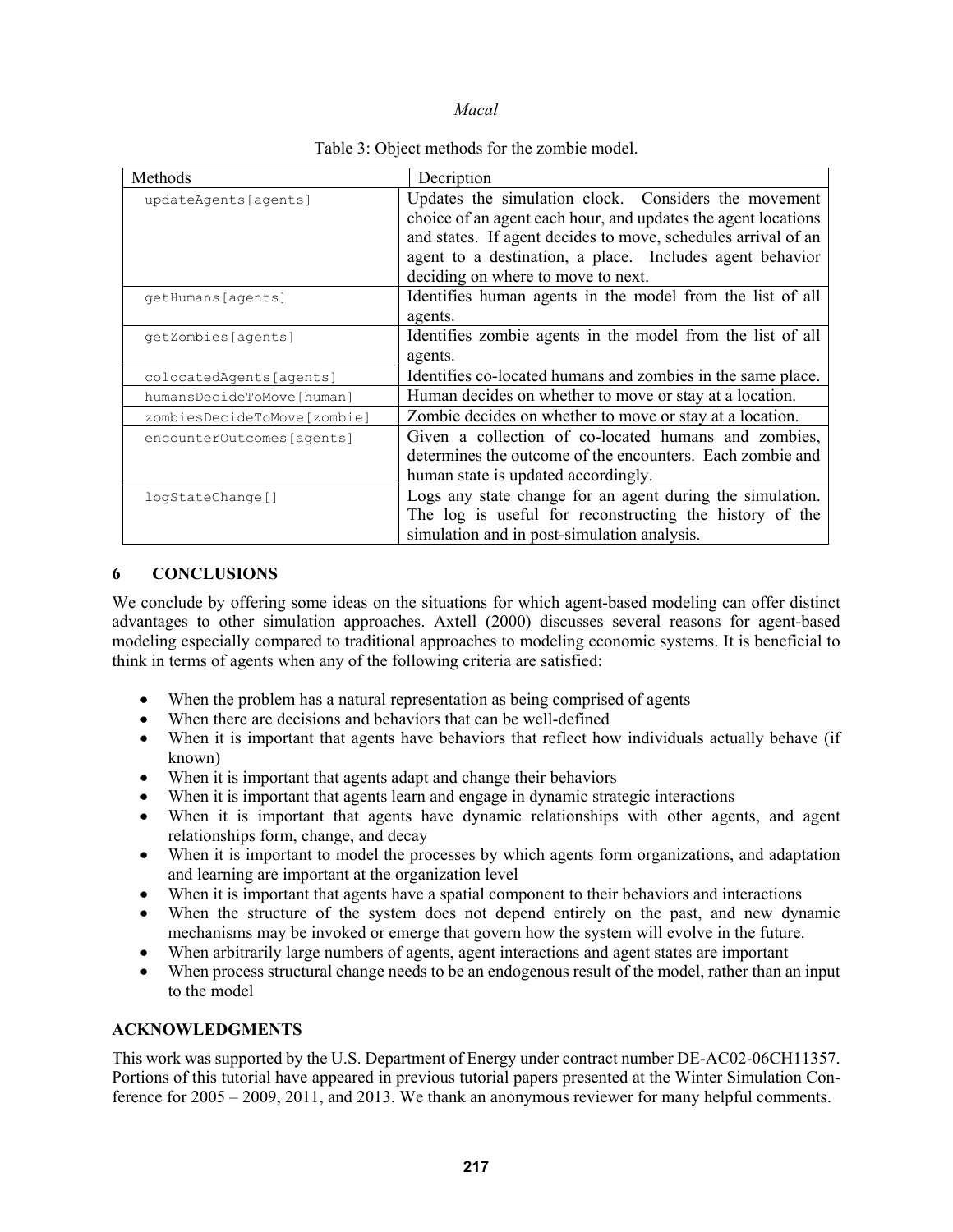#### **REFERENCES**

- An, L. 2012. "Agent-based Modeling in Urban and Architectural Research: A Brief Literature Review". *Ecological Modelling* 229:25–36.
- Auchincloss A. H. and A. V. Diez Roux. 2008. "A New Tool for Epidemiology: The Usefulness of Dynamic-Agent Models in Understanding Place Effects on Health". *American Journal of Epidemiology*  $168(1):1-8.$
- Axtell, R. 2000. "Why Agents? On the Varied Motivations for Agent Computing in the Social Sciences". Working Paper 17, Center on Social and Economic Dynamics, Brookings Institution, Washington, D.C.
- Bedau, M. A. 2003. "Artificial Life: Organization, Adaptation, and Complexity from the Bottom Up". *Trends in Cognitive Science* 7:505–512.
- Bernhardt, K. L. S. 2007. "Agent-based Modeling in Transportation". *70 Transportation Research Circular E-C113: Artificial Intelligence in Transportation,* 72–80, http://onlinepubs.trb.org/onlinepubs/ circulars/ec113.pdf.
- Bonabeau, E. 2001. "Agent-based Modeling: Methods and Techniques for Simulating Human Systems". In *Proc. National Academy of Sciences* 99(3):7280–7287.
- Bookstaber. R. 2012. *Using Agent-based Models for Analyzing Threats to Financial Stability*, U.S. Dept. Treasury. Office of Financial Research. Working Paper no. 0003. Dec. 21. Available at https://financialresearch.gov/working-papers/.
- Borshchev, A. 2013. *The Big Book of Simulation Modeling: Multimethod Modeling with AnyLogic 6*. Oakbrook Terrace, Illinois, USA: AnyLogic North America.
- Brown, D. G., R. Riolo, D. T. Robinson, M. North, and W. Rand. 2005. "Spatial Processes and Data Models: Toward Integration of Agent-based Models and GIS." *Journal of Geographical Systems* 7(1):25–47.
- Cegielski, W. H. and J. D. Rogers. 2016. "Rethinking the Role of Agent-based Modeling in Archaeology". *Journal of Anthropological Archaeology* 41:283–298.
- Chen, X., Y.-S. Ong, P.-S. Tan, N. Zhang and Z. Li. 2013. "Agent-based Modeling and Simulation for Supply Chain Risk Management **–** A Survey of the State-of-the-Art". *2013 IEEE Intl Conf. on Systems, Man, and Cybernetics*, October  $13<sup>th</sup> - 16<sup>th</sup>$ , Manchester, UK, 1294–1299.
- Cristelli, M., L. Pietonero, and A. Zaccaria. 2011. *Critical Overview of Agent-based Models for Economics*. http://arxiv.org/pdf/1101.1847.pdf.
- Crooks, A.T. and A. J. Heppenstall. 2012. "Introduction to Agent-based Modelling". In *Agent-based Models of Geographical Systems*, edited by A. J. Heppenstall et al., 85–108. New York, NY: Springer.
- Crooks, A., C. Castle, and M. Batty. 2008." Key Challenges in Agent-based Modelling for Geo-Spatial Simulation". *Computers, Environment and Urban Systems* 32:417-430.
- Epstein, J. M. 2009. "Modelling to Contain Pandemics". *Nature* 460:687.
- Epstein, J. M. and R. Axtell. 1996. *Growing Artificial Societies: Social Science From the Bottom Up*. Cambridge, MA: MIT Press.
- Farmer, J. D. and D. Foley. 2009. "The Economy Needs Agent-based Modeling". *Nature* 460:685–686.
- Gilbert, N., and K. Troitzsch. 2005. *Simulation for the Social Scientist*. 2nd ed. NewYork, NY: McGraw-Hill.
- GMU (George Mason University). 2009. MASON Home Page. http://cs.gmu.edu/~eclab/projects/mason/.
- Grimm, V., U. Berger, F. Bastiansen, S. Eliassen, V. Ginot, J. Giske, J. Goss-Custard, T. Grand, S. Heinz, G. Huse, A. Huth, J. U. Jepsen, C. Jørgensen, W. M. Mooij, B. Müller, G. Pe'er, C. Piou, S. F. Railsback, A. M. Robbins, M. M. Robbins, E. Rossmanith, N. Rüger, E. Strand, S. Souissi, R. A. Stillman, R. Vabø, U. Visser, D. L. DeAngelis. 2006. "A Standard Protocol for Describing Individualbased and Agent-based Models". *Ecological Modelling* 198:115–126.
- Grimm, V., U. Berger, D. L. DeAngelis, J. G. Polhill, J. Giske, and S. F. Railsback. 2010. "The ODD Protocol: A Review and First Update". *Ecological Modelling* 221:2760–2768.
- Hamill, L., and N. Gilbert. 2016. *Agent-based Modelling in Economics*, Hoboken, NJ: Wiley.
- Harvey, B. 1997. *Computer Science Logo Style*. Boston: MIT Press.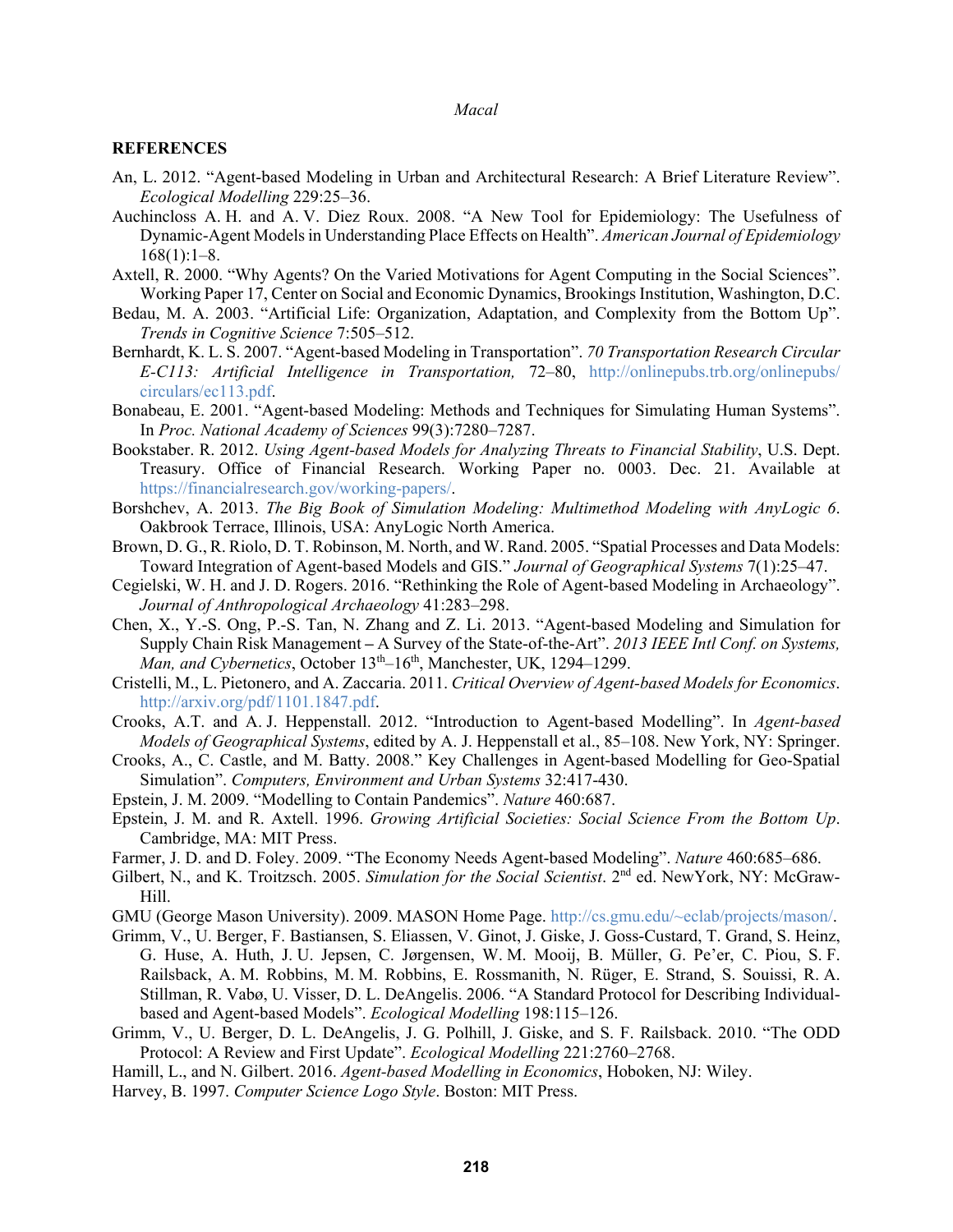- Heath, B. L., R. R. Hill, and F. Ciarallo. 2009. "A Survey of Agent-based Modeling Practices (January 1998 to July 2008)". *Journal of Artificial Societies and Social Simulation* 12(4):9.
- Heath, B. L., and Hill, R. R. 2010. "Some Insights into the Emergence of Agent-based Modeling". *Journal of Simulation* 4(3):163–169.
- Heppenstall, A. J., A. T. Crooks, L. M. See, M. Batty (eds). 2012. *Agent-based Models of Geographical Systems*. Berlin: Springer.
- Hunt, C. A., R. C. Kennedy, S. H. J. Kim, and G. E. P. Ropella. 2013. "Agent-based Modeling: A Systematic Assessment of Use Cases and Requirements for Enhancing Pharmaceutical Research and Development Productivity". *Systems Biology and Medicine* 5(4):461–480. Available online at http://dx.doi.org/10.1002/wsbm.1222.
- Jennings, N. R. 2000. "On Agent-based Software Engineering". *Artificial Intelligence* 117:277–296.
- Lake, M. W. 2014. "Trends in Archaeological Simulation". *Journal of Archaeological Method and Theory* 21(2):258–287, DOI 10.1007/s10816-013-9188-1.
- LeBaron, B. 2005. *Agent-based Computational Finance*. http://people.brandeis.edu/~blebaron/wps/ hbook.pdf.
- Leita, P. 2009. "Agent-based Distributed Manufacturing Control: A State-Of-The-Art Survey". *Engineering Applications of Artificial Intelligence* 22:979–991.
- Luke, D. A. and K. A. Stamatakis. 2012. "Systems Science Methods in Public Health: Dynamics, Networks, and Agents". *Annual Review of Public Health* 33:357–376.
- Macal, C. M. 2004. "Agent-Based Modeling and Social Simulation with *Mathematica* and MATLAB". In *Proc. Agent 2004 Conference on Social Dynamics: Interaction, Reflexivity and Emergence,* edited by C. M. Macal et al., October  $7<sup>th</sup>-9<sup>th</sup>$ , Chicago, Argonne, IL, 185–204. http://www.dis.anl.gov/ agent20XY/proceedings/Agent2004.pdf, pp. 185-204.
- Macal, C. M. 2016. "Everything You Need to Know About Agent-based Modeling and Simulation". *Journal of Simulation* 10(2):144–156. doi:10.1057/jos.2016.7.
- Macal, C. M. and M. J. North. 2005. "Tutorial on Agent-based Modeling and Simulation" In *Proceedings of the 2005 Winter Simulation Conference*, edited by M. E. Kuhl et al., 2–15. Piscataway, NJ: IEEE.
- Macal, C. M. and M. J. North. 2014. "Introductory Tutorial: Agent-based Modeling and Simulation". *Proceedings of the 2014 Winter Simulation Conference* , edited by A. Tolk et al., 7–10. Piscataway, NJ: IEEE.
- Macal, C. M., M. J. North, and D. A. Samuelson. 2013. "Agent-based Simulation". In *Encyclopedia of Operations Research and Management Science*, edited by S. I. Gass and M. Fu, 3rd ed, http://www.springer.com/business+%26+management/operations+research/book/978-1-4419-1154-4, June.
- Maglio, P. P., M.-J. Sepulveda, and P. L. Mabry. 2014. "Mainstreaming Modeling and Simulation to Accelerate Public Health Innovation". *American Journal of Public Health* 104(7):1181–1186.
- Minar, N., R. Burkhart, C. Langton, and M. Askenazi. 1996. "The Swarm Simulation System, A Toolkit for Building Multi-Agent Simulations". Working Paper 96-06-042, Santa Fe Institute, Santa Fe, NM.
- Monks, T., C. S. M. Currie, B. S. Onggo, S. Robinson, M. Kunc, and S. J. E. Taylor. 2018. "Strengthening the Reporting of Empirical Simulation Studies: Introducing the STRESS Guidelines". *Journal of Simulation*". DOI: 10.1080/17477778.2018.1442155.
- Monostoria, L., J. Váncza, S. R. T. Kumara. 2006. "Agent-based Systems for Manufacturing". *CIRP Annals – Manufacturing Technology* 55(2):697–720.
- Nicholls, S., B. Amelung, and J. Student. 2016. "Agent-based Modeling: A Powerful Tool for Tourism Researchers". *Journal of Travel Research* 56(1):3–15.
- Nikolai, C., and G. Madey. 2009. "Tools of the Trade: A Survey of Various Agent Based Modeling Platforms". *Journal of Artificial Societies and Social Simulation* 12(2). http://jasss.soc.surrey.ac.uk/ 12/2/2.html.
- North, M. J., N. T. Collier, and J. Vos. 2006. "Experiences in Creating Three Implementations of the Repast Agent Modeling Toolkit." *ACM Transactions on Modeling and Computer Simulation* 16(1):1-25.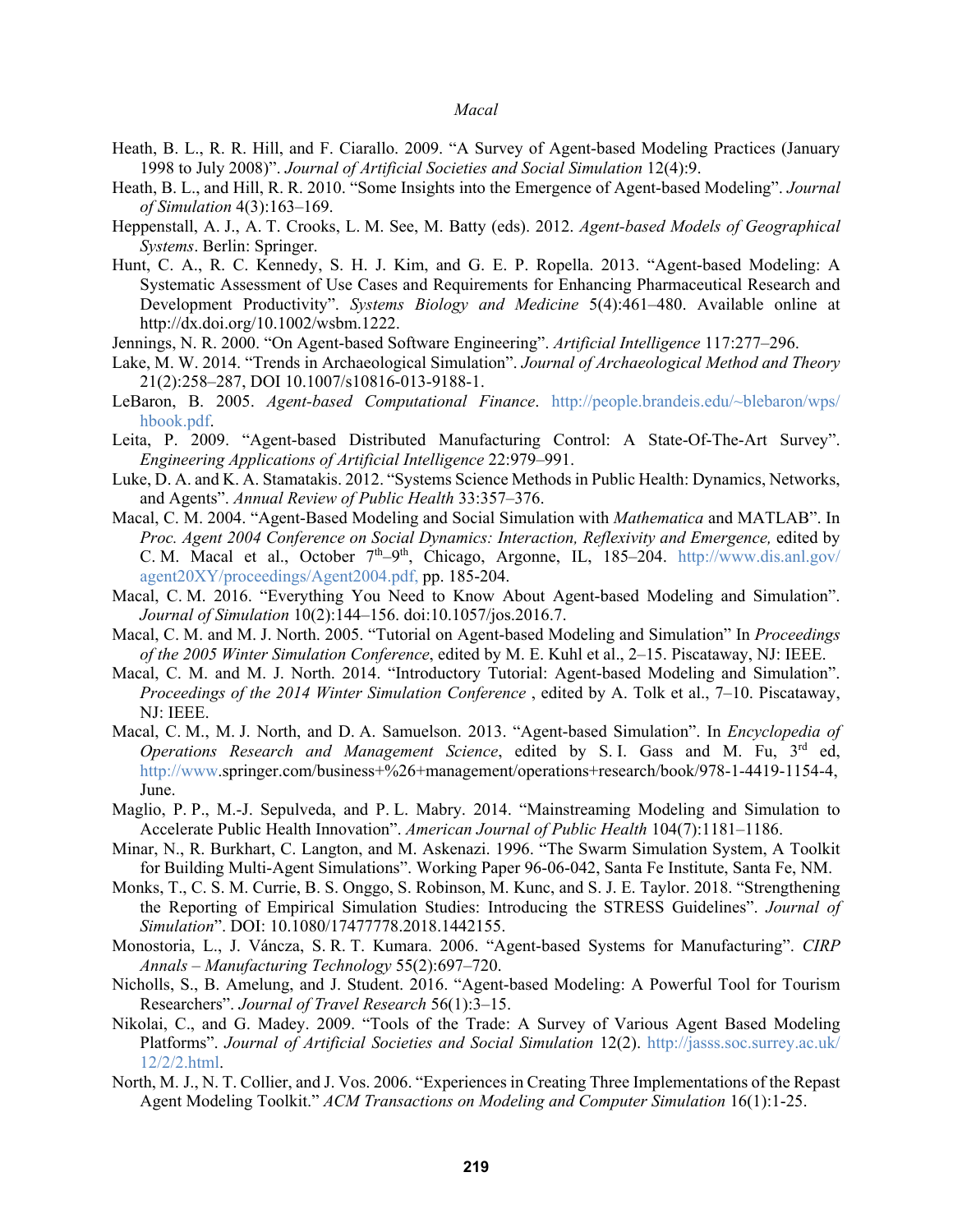- North, M. J., N. T. Collier, J. Ozik, E. R. Tatara, C. M. Macal, M. Bragen, and P. Sydelko. 2013. "Complex adaptive systems modeling with Repast Simphony". *Complex Adaptive Systems Modeling* 1:3, doi:10.1186/2194-3206-1-3.
- Ozik, J., N. T. Collier, J. T. Murphy, and M. J. North. 2013. "The ReLogo Agent-based Modeling Language." In *Proceedings of the 2013 Winter Simulation Conference*, edited by. R. Pasupathy et al., 1560– 1568. Piscataway, NJ: IEEE.
- Parker, D. C., S. M. Manson, M. A. Janssen, M. J. Hoffmann, and P. Deadman. 2003. "Multi-Agent Systems for the Simulation of Land-Use and Land-Cover Change: A Review". *Annals of the Association of American Geographers* 93(2):314–337.
- Pegden, C. D. 2014. *Intelligent Objects: The Future of Simulation*, available at http://www.simio.com/ resources/white-papers/Intelligen-objects/Intelligent\_Objects\_The\_Future\_of\_Simulation.pdf
- Polhill, J. G., D. Parker, D. Brown, and V. Grimm. 2008. "Using the ODD Protocol for Describing Three Agent-based Social Simulation Models of Land-Use Change". *J. Artificial Societies and Social Simulation* 11(2):3.
- Railsback, S. F. and V. Grimm. 2013. *Agent-based and Individual-based Modeling: A Practical Introduction*. Princeton NJ: Princeton University Press. http://www.railsback-grimm-abm-book.com/.
- Rand, W. M. and R. T. Rust. 2011. "Agent-based Modeling in Marketing: Guidelines for Rigor". *Intl. J. Research in Marketing*, available at SSRN: http://ssrn.com/abstract=1818543.
- Sankaranarayanan, K. 2011. *Study on Behavioral Patterns in Queuing: Agent Based Modeling and Experimental Approach*, Ph.D. Dissertation, Faculty of Economics, Institute of Management, Università della Svizzera Italiana (University of Lugano).
- Schreinemachers, P., and T. Berger. 2011. "An Agent-based Simulation Model of Human–Environment Interactions in Agricultural Systems". *Environmental Modelling & Software* 26:845–859.
- Shen, W. and D. H. Norrie. 1999. "Agent-based Systems for Intelligent Manufacturing: A State-of-the-Art Survey". *Knowledge and Information Systems* 1(2):129-156. available at: http://imsg.enme.ucalgary. ca/publication/abm.htm.
- Simio. 2014. Simio Home Page. www.simio.com.
- Smith, E. R. and F. R. Conrey. 2007. "Agent-based Modeling: A New Approach for Theory Building in Social Psychology". *Personality and Social Psychology Review* 11(1):87–104.
- Swaminathan, J. M., S. F. Smith, N. M. Sadeh. 1998. "Modeling Supply Chain Dynamics: A Multiagent Approach". *Decision Sciences* 29(3):607–632.
- Tesfatsion, L., and K. L. Judd (eds). 2006. *Handbook of Computational Economics, Volume II: Agentbased Computational Economics.* Elsevier/North-Holland: Amsterdam.
- Tobias, R. and C. Hofmann. 2004. "Evaluation of Free Java-Libraries for Social-Scientific Agent Based Simulation". *Journal of Artificial Societies and Social Simulation* 7(1), article 6.
- Weidlich, A. and D. Veit. 2008. "A Critical Survey of Agent-based Wholesale Electricity Market Models". *Energy Economics* 30(4):1728–1759, http://dx.doi.org/10.1016/j.eneco.2008.01.003.
- Wilensky, U. 2013. *Netlogo*, Center for Connected Learning and Computer-based Modeling, Northwestern University: Evanston, IL, USA. http://ccl.northwestern.edu/netlogo/.
- Wilensky, U. and W. Rand. 2015. *An Introduction to Agent-based Modeling: Modeling Natural, Social, and Engineered Complex Systems with NetLogo*, Cambridge, MA, USA: MIT Press.
- Wurzer, G., K. Kowarik, and H. Reschreiter (eds). 2015. *Agent-based Modeling and Simulation in Archaeology*. Berlin: Springer.
- Yatskiv (Jackiva), I., M. Savrasovs, V. Gromule, and V. Zemljanikins. 2016. "Passenger Terminal Safety: Simulation Modelling as Decision Support Tool". *Procedia Engineering* 134:459–468.
- XJ Technologies. 2014. AnyLogic Home Page. http://www.xjtek.com/.
- Zellner, M. L. 2008. "Embracing Complexity and Uncertainty: The Potential of Agent-based Modeling for Environmental Planning and Policy". *Planning Theory & Practice* 9:437–457.